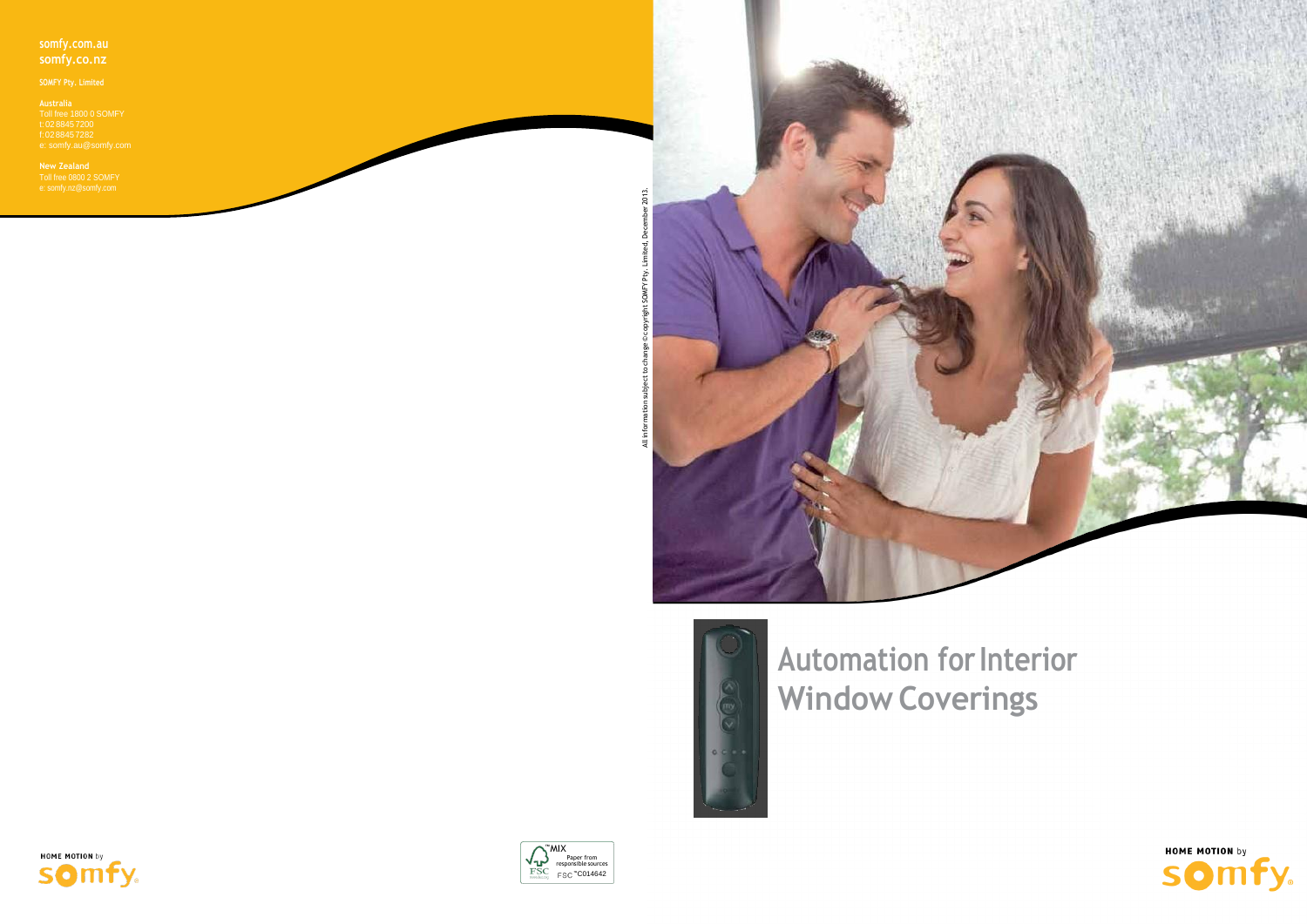# **Creatingaconvenient, comfortable living environment**

# **Benefits of Somfy Automated Blinds and Curtains**

### **Convenience**

Theenvironmentwecreatewithinourhomesandoffices contributessignificantlytohealthandwell-beinginourdailylives. Somfy motor and control systems enhance our living environmentsandwell-beingbyaddingconvenience,safety, thermal comfort and environmental efficiency.

By choosingSomfy automated blinds and curtains you maximise thefunctionalityofyourproductandgainamuchdesired flexibilitythatissimplynotpossiblewithamanualsystem.





Pleated blinds **Roller blinds** Roller Roller Blinds Roman blinds

**Warranty** 

Reduce your energy usage by controlling the amount ofheatandlightenteringyourhome.Keepyour homecoolinsummerbyreflectingtheharshheatof thesunbutallowthesuninduringwintertoenjoy natural warmth and light.

Withthesimpletouchofabuttonyoucanmove your blind orcurtaintowhateverpositionyoulike. Forget pulling cords ortwisting rods tomanually open or close your blinds – with a Somfy system it's comfortable, easy and convenient.

### Longer Lifespan

Manual operation can damage blinds and curtains through excessive force or improper use. Somfy's smooth andcontrolledoperationof blinds and curtains ensures both maximum functionality and a longer lifespan of the product.



## Energy Efficiency

### Safety

Loose cords and chains are a dangerto young children. With Somfy automated blinds and curtains the cords and chains are completely removed, providing peace of mind for you and a safer environment for your children.

### Quiet and Discreet

Somfy's world leading motors are fully concealed insidethetubeoftheblind.Withthesimplepress oftheremotecontrolyouwillenjoytheambience and impress your guests with a quiet and sophisticated automated blind system.





Somfy provides a 5 year warranty on all products. Somfy's extensive quality testing procedures ensure all motors, controls and sensors conform to national and international safety and



electrical standards.

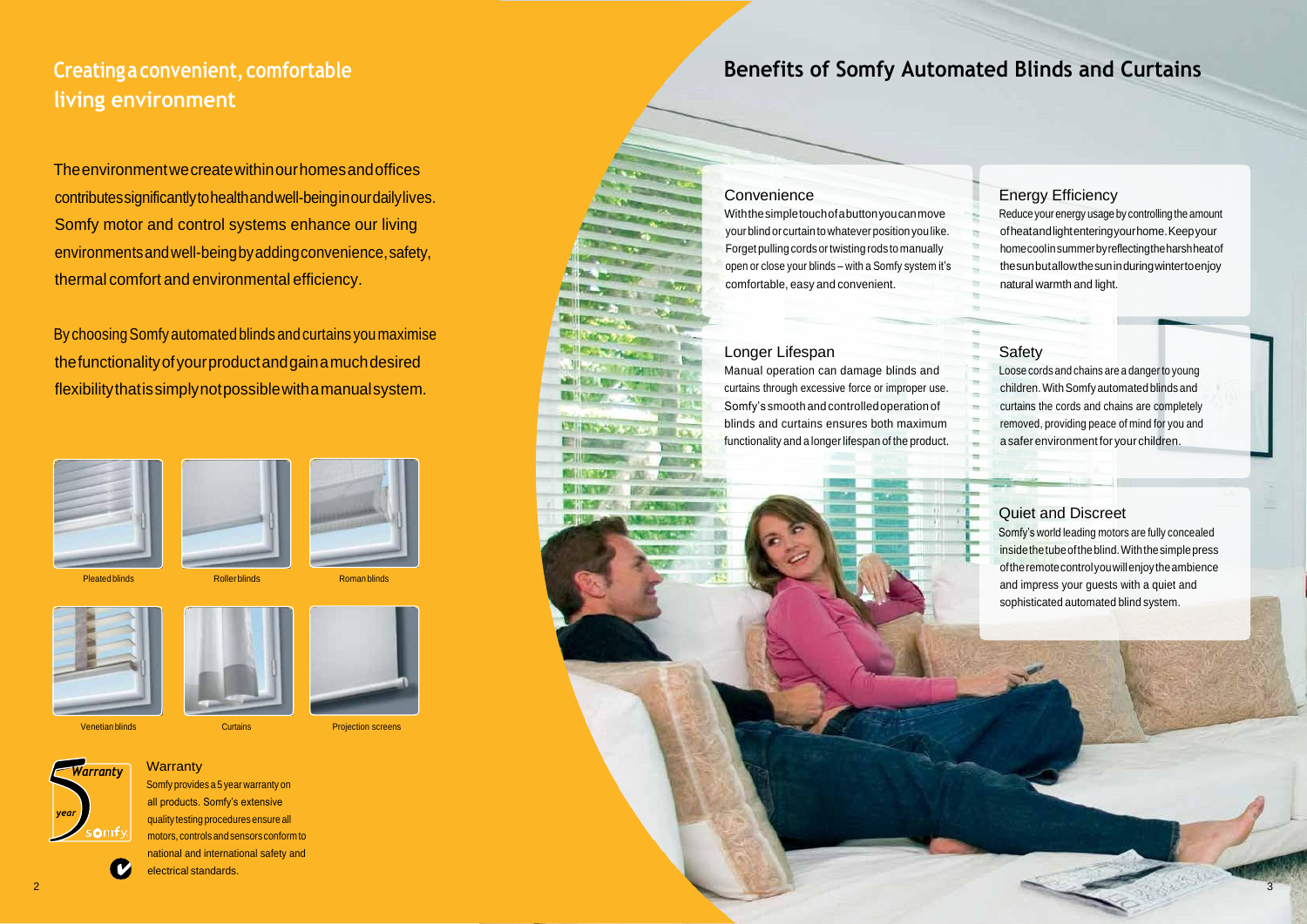# **The convenient choice**

Asaresultofworldclassresearchandproductdevelopment, Somfy offer a range of motor and control solutions for all types of internal blinds and curtains. Ask your Somfy retailer which of the followingmotorsolutionswill suityourspecificprojectneeds.



Wirefree RTS battery powered solution Offering the benefits of remote control operation but without the need for electrical connection. Somfy's battery powered motors are the ideal solution for hard to reach blinds, when electrical connection is difficult or simply as your introduction to motorisation.

#### Wired technology

The preferred motor option when :

• you are looking for a simple wall switch operation or • you are connecting to a Home or Building Automation System

### Radio Technology Somfy (RTS)

Somfy's patented control protocol for the operation of radio motors.Witha rangeof 200 metres inopenspace or up to 20 metres through two reinforced concrete walls, Somfy RTS motors and controlsaretheidealsolutionforautomationwithinyourhome.



Somfy's Glydea curtain motor system is quiet, discreet, flexible and robust to deliver the highest quality in automatedcurtainsforanylocation.Designedwith an adaptable operating system to suit the environment, you can choose to control your curtains via dry-contact, radio RTS technology or RS485 modules. Plus the "Touch Motion" feature will open or close the curtain simply by pulling on the fabric. Ask your Somfy retailer which Glydea option can enhance your living environment.

 $\mathbb{C}^r \setminus \mathbb{C}^r$ 

#### Sonesse – Ultra quiet motors

Somfyoffersworldleadingperformancewiththerange of Sonesse ultra quiet motors. Sonesse motors use patented technology to dampen noise and vibration to deliver a new standard in acoustic control. The Sonesse range is available in bothwiredtechnologyandRTSradiotechnologymotors. Ask your Somfy retailer about the Somfy Sonesse motor range to enhance your Somfy experience.

**Somfy contributes to improving well-being and harmony in all living spaces.**



#### Glydea - Curtain motorisation